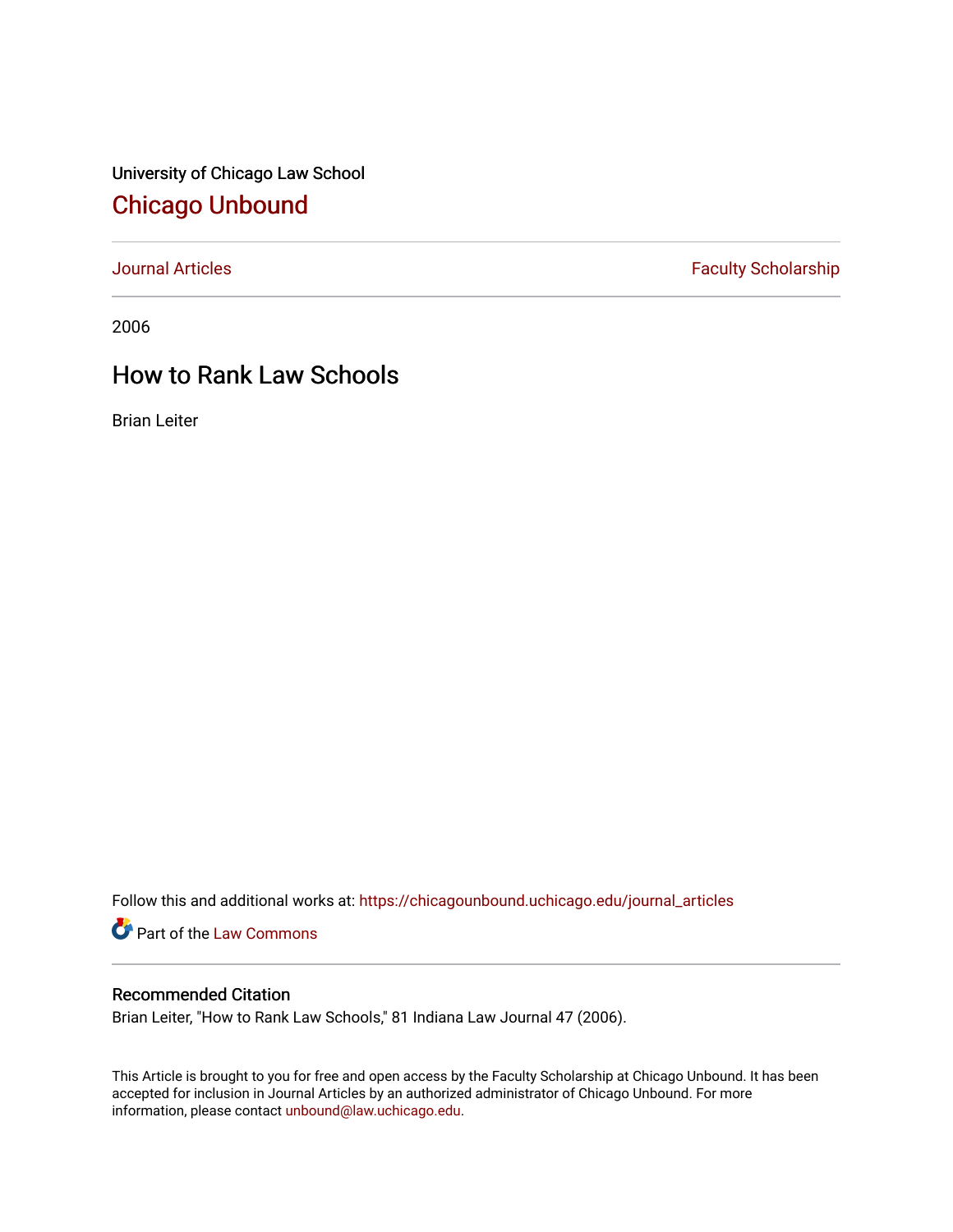### **Commentary**

### **How To Rank Law Schools**

#### BRIAN LEITER<sup>\*</sup>

**I** have relatively little to add to Russell Korobkin's sensible criticisms' of the ranking proposals and analyses of Judge Posner<sup>2</sup> and Professor Sunstein,<sup>3</sup> so I will keep my remarks on that score brief.

Professor Sunstein candidly discusses the primary limitations of "revealedpreference" rankings of schools.4 The two most important of these, in my view, are **(1)** the enormous role of geographical preferences in where students choose to go to law school, and (2) the more general problem with revealed preferences in all domains namely that they may reveal more about the ignorance of and pernicious influences operating on those with the preferences than about the quality or value of the things preferred.

Factors like **(1)** give an advantage to schools (like my own) that benefit from regional dominance or regional chauvinism (Texas chauvinism is, in my experience, matched only **by** that of New Yorkers), and exact a severe penalty on schools tightly clustered with others of comparable quality. (Think of the northeast corridor where, as popular perception has it, Columbia and **NYU** are full of students who did not get into Harvard and Yale; and Cornell, Georgetown and Penn are full of students who did not get into any of the preceding four.) The undergraduate revealed-preference rankings by Professors Avery et al. suggest as much. That Texas ("UT-Austin") (#38) ranks ahead of Michigan (#42), Vassar (#43), Illinois (#45), Emory (#61), Washington University in St. Louis (#62), and UC San Diego (#85) tells us much more about regional loyalties and regional competition than about the quality or value of undergraduate education at UT-Austin against any of these other schools.

More generally, of course, revealed preferences are always hostage to ignorance and pernicious influence (the main reason why no serious utilitarians, only economists, think revealed preferences are good measures of well-being) and revealed-preference rankings of law schools are no different. Perhaps the primary pernicious influence, and contributor to ignorance, is none other than the *US. News* rankings themselves, which include both the law school rankings and the college rankings. At least some students treat law school rankings as a proxy for professional opportunities and faculty quality, and are, more often than not, misled; while some students treat college rankings as a proxy for university quality and are, almost always, completely misled.<sup>5</sup>

\* Joseph D. Jamail Centennial Chair in Law, Professor of Philosophy, and Director of the Law & Philosophy Program, The University of Texas at Austin.

4. *Id.* at 7-19.

<sup>1.</sup> Russell Korobkin, Keynote Address, *Harnessing the Positive Power of Rankings: A Response to Posner and Sunstein,* 81 IND. L.J. 35 (2006).

<sup>2.</sup> Richard A. Posner, *Law School Rankings,* 81 IND. L.J 13 (2006).

<sup>3.</sup> Cass R. Sunstein, *Ranking Law Schools: A Market Test?,* 81 IND. L.J. 25 (2006).

<sup>5.</sup> Law professors may find this hard to believe, but the *U.S. News* rankings of colleges are even worse than their rankings of law schools. The former are, in many instances, wildly unhinged from academic quality as measured by more reputable sources like the National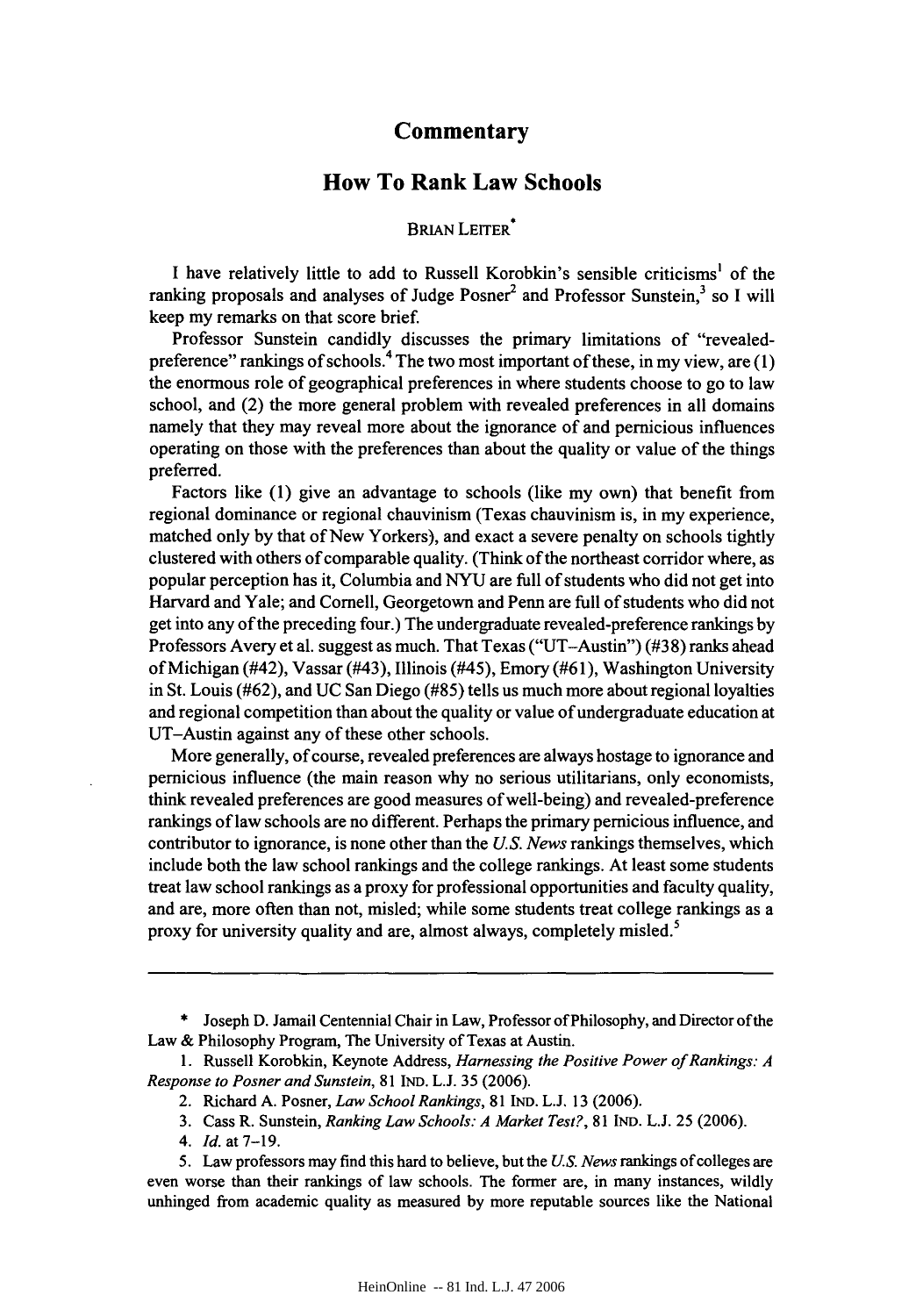Given all this-about which Professor Sunstein is admirably clear-I see no reason to think that a revealed-preference ranking of law schools would provide any worthwhile information.

The utility of Judge Posner's analysis is entirely a function of the underlying ranking data on which he relies.<sup>6</sup> A major worry is that the underlying data cover disparate periods, during which a number of things have changed. He looks, for example, at scholarly impact data published in 1998 (but reflecting citations from a decade ago)<sup>7</sup> and Social Science Research Network (SSRN) download data from  $2005$ ,<sup>8</sup> yet by my casual but reasonably informed estimate, faculty quality at some two dozen schools changed during this period in ways that would affect results.  $9$  So, too, with the Law School Admission Test (LSAT) data, which comes from 2000,<sup>10</sup> yet which maps rather unevenly on to LSAT data from  $2005<sup>11</sup>$  (no doubt reflecting the influence of changes in *US. News* rankings in the interim). Judge Posner uses the survey I conducted in 2003 asking law professors to evaluate, among other things, the quality of business law faculties,<sup>12</sup> but since that time, five "top 20" schools have had notable faculty changes.<sup>13</sup>

Apart from the risk of "apples and oranges" comparisons resulting from measuring different time periods, Judge Posner's analysis is also hostage to the soundness of the underlying rankings, even within their time frames. SSRN download data are heavily skewed, for example, to a handful of areas (corporate law, law and economics, intellectual property), and are also affected by which schools have faculty who regularly post on SSRN.14 **All** citation data are subject to the limitations **I** have noted

Research Council. Thus, I have had the odd experience of talking to prospective law and graduate students who thought, because of the *US. News* college rankings, that universities like Georgetown, Virginia, and Vanderbilt were better than, or even competitive, with Texas, when they are not even in the same league. I suspect that faculty at Illinois and Wisconsin confront the same distorted perceptions, and that the University of Chicago confronts the same problem vis- $\alpha$ -vis Washington University in St. Louis, Duke, and Penn.

6. Posner, *supra* note 2, at 20 tbl.3.

7. *Id.* (citing Theodore Eisenberg and Martin T. Wells, *Ranking and Explaining the Scholarly Impact of Law Schools,* 27 J. LEGAL STUD. 373, 388 (1998)).

8. *Id.* (citing the Social Science Research Network (SSRN) Homepage, http://www.ssm.com (last visited Sept. 4, 2005) (faculty download statistics)).

9. The 2005 scholarly impact data I recently published makes this especially clear. *See* Leiter's Law School Rankings, Faculty Quality Based on Scholarly Impact, 2005, http://www.leiterrankings.com/faculty/2005faculty impact cites.shtml.

10. Posner, *supra* note 2, at 20 tbl.3 (citing Leiter's Law School Rankings, Faculty Quality in the Business Law Areas, 2003-04, http://www.leiterrankings.com/faculty/2003faculty\_ businesslaw.shtml).

*11. See* Leiter's Law School Rankings, Rankings of Law Schools by Student Quality, 2005, http://www.leiterrankings.com/students/2005student\_quality.shtml.

12. Posner, *supra* note 2, at [8 n.6] (citing Leiter's Law School Rankings, Scholarly Reputation in Specialty Areas, 2003-04, http://www.leiterrankings.com/faculty/2003faculty \_quality.shtml).

13. For example, Stanford (#3) lost Bernard Black to Texas and John Donohue to Yale, but added Robert Daines from NYU. Yale (#6) added Donohue from Stanford and Jonathan Macey from Cornell (#7). Northwestern (# 11) lost Richard Speidel to retirement and Texas (#11) added Black from Stanford (as well as two tenure-track professors in the business law area).

14. A school's overall rank in SSRN is also highly sensitive to just a handful of faculty members. Texas, for example, would drop from 6th to roughly 15th without Bernard Black, and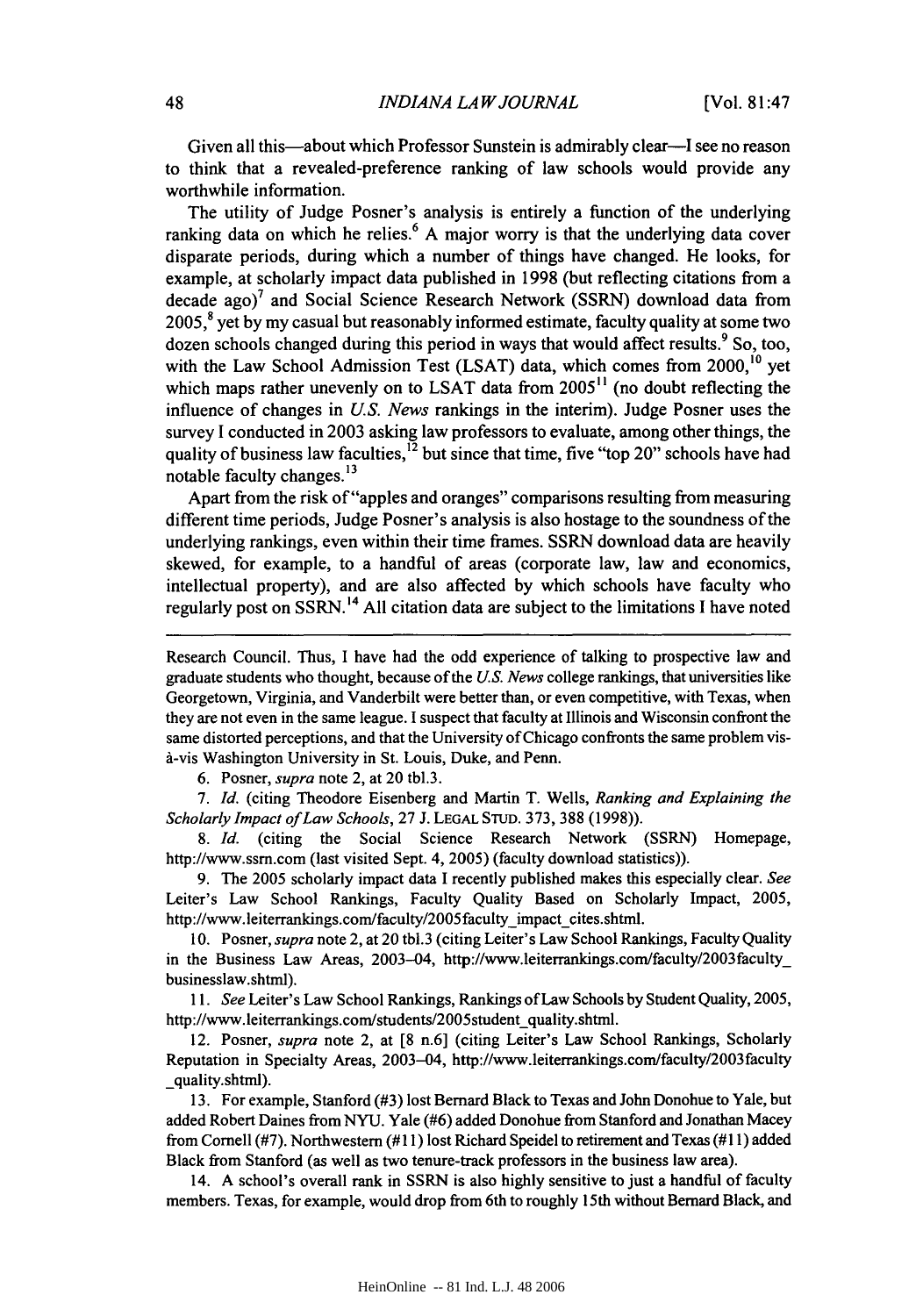elsewhere.15 The national **job** placement data Judge Posner relies upon are based on aggregating regional placement success in a way that skews the results in favor of schools whose graduates mostly land in high cost-of-living markets.<sup>16</sup>

Even if Judge Posner's underlying data are questionable on their own merits, and unreliable for comparative purposes, I do not really disagree with his conclusion that "the *U.S. News* **ranking...** does a pretty good job of grouping law schools **by** tier."' <sup>17</sup>**I** just do not think Judge Posner's mix-and-match approach to the various kinds of ranking data is very good support for the point.

Perhaps more important, though, is the fact that this point is rather trivial, since getting it right **by** "tier" is on par with being able to hit the side of the proverbial barn. The problem with *US. News* is not that it identifies Chicago as a top ten law school (it has been ranked 6th every year since 1999), it is that it has left a whole generation of undergraduates with the misleading impression that Penn (#7 of late in *U.S. News)* and Michigan (#7 or **#8** in *U.S. News)* are actually competitive with Chicago, and that NYU (usually #5) and Columbia (usually #4) are perhaps better. The problem with *US. News* is not that it identifies George Mason as a "tier one" school, it is that it does so *despite the fact* that the criteria the magazine employs to measure academic merit would relegate the school to the second tier.<sup>18</sup> The problem with *U.S. News* is not that it correctly identifies Washington and Lee as a "tier one" school, it is that it often ranks Washington and Lee ahead of schools like Boston University and the University of

from 15th to roughly 21st without me. In each instance, I am quite sure this overstates our respective importance to the law school at Texas. A handful of faculty members determine the rank of most of the top 10 schools on SSRN.

15. *See, e.g.,* Leiter's Law School Rankings, The Top 40 Law Faculties Based on Per Capita Scholarly Impact (Citations), 2003-04, http://www.leiterrankings.com/faculty/ 2003 faculty impact cites.shtml.

16. Anthony Ciolli, *The Legal Employment Market,* 45 JURIMETRICS J. 4 (forthcoming 2005). This is a quite interesting and informative study (though a bit awkwardly written), but the reader must approach with care what its results mean. Its regional placement results (the most interesting part of the study) are affected by the number of graduates of each school seeking to find work in that region. Hence, for example, in the region that includes New York and Philadelphia, it turns out that the University of North Carolina **(UNC)** ranks ahead of Penn and Cornell! This plainly does not mean a student looking to work in these northeastern legal markets ought to go to North Carolina instead of Cornell or Penn. Rather, the result is an artifact of the very small number of **UNC** students seeking work in these markets, combined with the fact that they will be a self-selected few with unusually good credentials (the average **UNC** student presumably does not bother to try to land a **job** at a firm in New York City). This limitation of the regional results, however, would be apparent to anyone who reads the ranking methodology carefully. More problematic is the way the author aggregates the regional results into a ranking of schools **by** "national placement," the data on which Judge Posner relies. Mr. Ciolli opts to aggregate regional placement results based on each region's share of the market for elite law firms. But since student geographic preferences play an enormous role in where students choose to work (as Mr. Ciolli elsewhere notes), any school located in a geographic region with fewer "elite" firms will fare less well **by** this aggregation method. Moreover, since "elite" firms are determined in part **by** revenues, and since revenues are, in part, a function of cost-of-living in different regions of the country (which affects fees charged), the results will also be skewed in favor of schools located in higher cost-of-living areas.

17. Posner, *supra* note 2, at 24.

**18.** Only because George Mason has mastered the art of manipulating the other *US. News* criteria does the school rank in the first tier.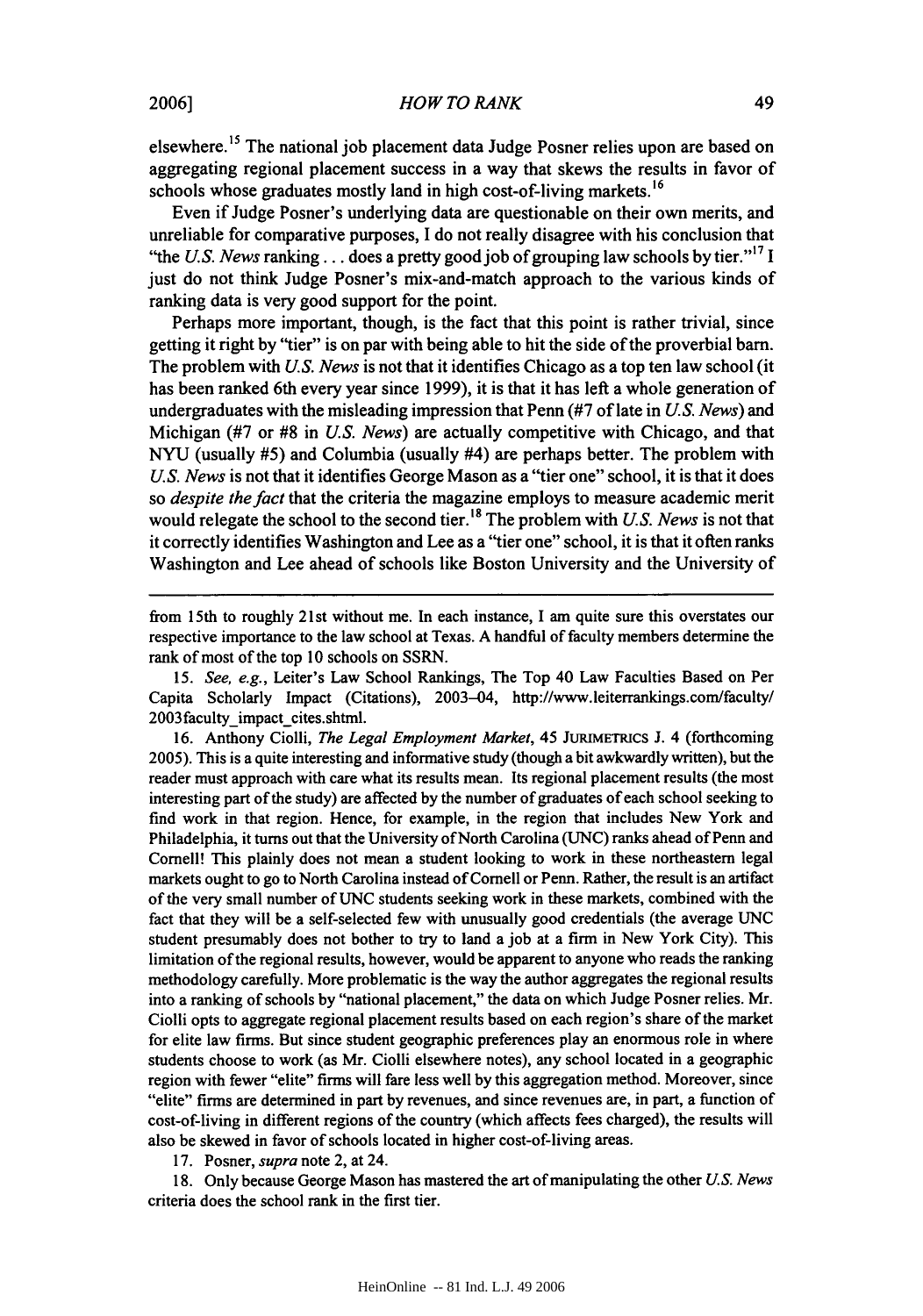Illinois that have much more distinguished faculties and equally (if not more) distinguished alumni.

Of course, even in terms of tiers, *US. News* messes things up from an academic point of view, relegating Chicago-Kent College of Law, the University of San Diego, the University of Miami, Florida State University, Rutgers University (both Camden and Newark), Wayne State University, and many others to a lower tier than any informed law professor would assign.

All of these criticisms presuppose, of course, that a ranking of academic institutions ought to reflect certain relevant attributes which serve as a benchmark for critiquing the *US. News* result. Here I part company with Professor Korobkin, who reiterates his well-known Marxist view that rankings essentially serve a coordination functionallowing good students to find good employers and vice versa-such that the criteria by which schools are ranked hardly matters.<sup>19</sup> On this view, legal education is really about pedigree and certification, not education and training. As I once heard a prospective law student put it: "I'm going to law school to get my ticket punched. Everyone knows you learn the material on your own anyway."

There is certainly *something* to this. **If,** sotto voce, the Fordham faculty were swapped for the Yale faculty next year, Yale would still continue to produce hugely successful graduates for the foreseeable future. But that is surely, in significant part, because the Fordham faculty is rather good. So the real question should be: what if we swapped, say, the Baylor faculty for the Yale faculty tomorrow? While the Yale "name" would continue to carry forward for a short while, surely it would not be long before both students, judges, and employers noticed that something significant had changed-and not only that Yale students were being taught **by** folks who actually knew how to practice law!

But what is it exactly that they would notice? According to Professor Korobkin, it would be nothing that matters to either the students or the employers. Therefore, the only reason to prefer a ranking that favors the Yale faculty over the Baylor faculty is that we have made a societal value judgment to encourage the kind of scholarly work that Yale faculty do. Perhaps this is right, though I am skeptical.

**I** am still attracted to the old-fashioned view that those who are smarter and more learned can provide higher-quality instruction. (I am not saying that this is true of the Yale faculty, though it may be in some cases.) This is not to say that the best scholars are the best teachers: that plainly is not true, since there are a variety of pedagogical skills that are unrelated to intellectual acumen. But it is to say that no set of pedagogical skills can compensate for lack of intellectual depth in one's subject-matter, and I am reasonably confident, based on experience on both sides of the podium, that this is true. That difference may be lost on many students, but it will not be lost on the better ones. And whether noticed or not, if the old-fashioned view is correct, then it will affect educational outcomes. With all that in mind, I think an assessment of academic institutions ought to weigh heavily the intellectual and scholarly caliber of the faculty, not to the exclusion of other factors, but as a way of putting *education* at the center of any evaluation of institutions in the business of educating.

<sup>19.</sup> Korobkin, *supra* note 1, at 41-43. On the Marxian nature of Professor Korobkin's analysis, see Brian Leiter, *Measuring the Academic Distinction of Law School Faculties,* 29 J. LEGAL STUD. 451, 454 (2000).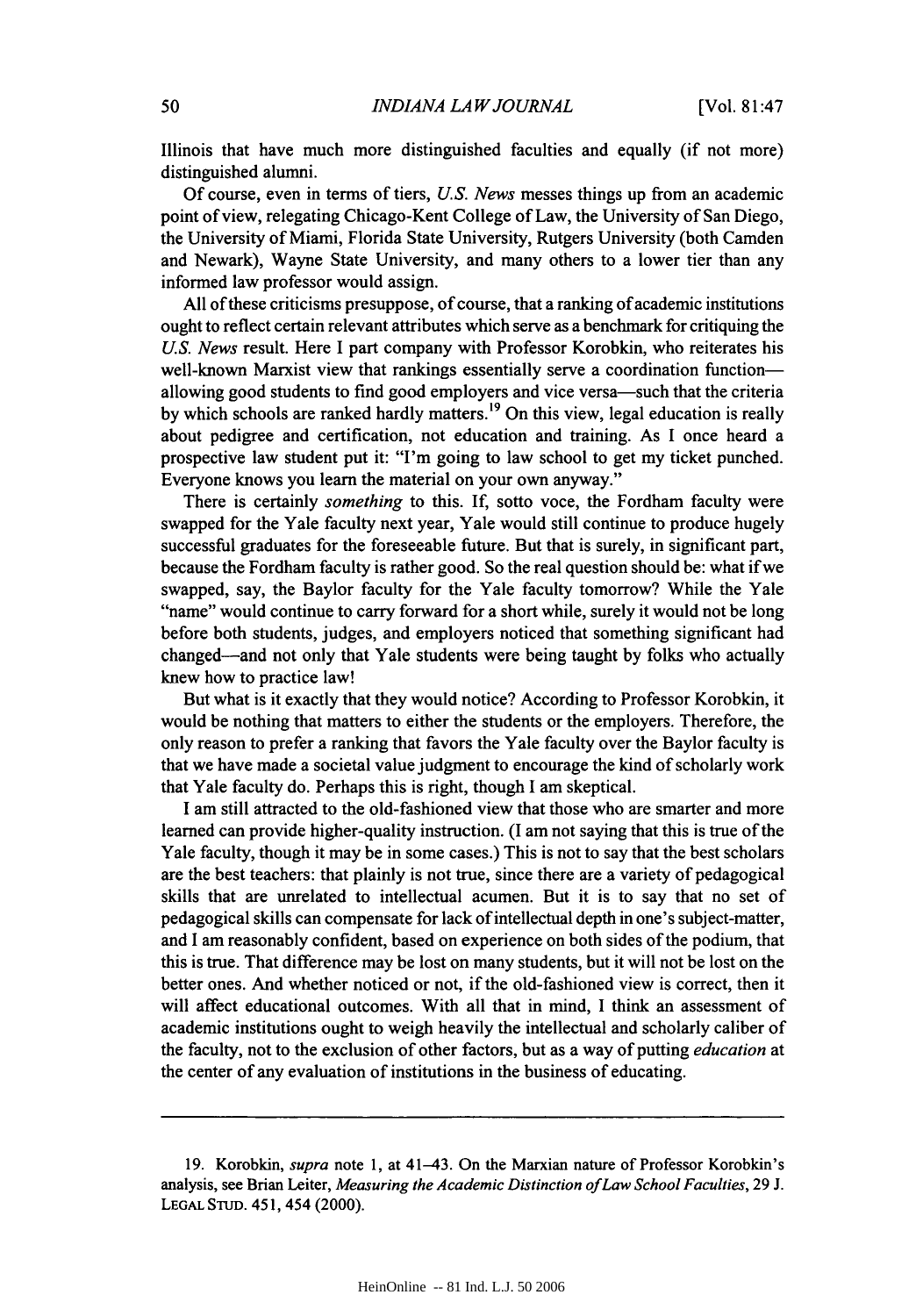Let me conclude by suggesting four general guidelines for how law schools can be meaningfully and usefully ranked.

First, rankings of *academic* institutions should emphasize and reward *academic* values: scholarly excellence, pedagogical skill, and student ability and achievement. It is odd to have to emphasize this, but in an era in which *U.S. News* ranks schools based on the inefficiency of their spending and their self-reported, and thus largely fictional, job placement statistics, I fear it is necessary to state the obvious.

Second, it is desirable to evaluate law schools along dimensions where there can be measurable change and constructive competition. Not all the elements of academic value are equally susceptible to measurement, but some certainly are. If Professor Stake is correct in his contribution to this symposium<sup>20</sup> (and I am persuaded that he is), then one of the many deficiencies of *U.S. News* is that its reputational surveys of academics are so poorly conducted that they have simply become echo chambers ofthe prior year's *U.S. News* ranking. But this does not mean faculty quality cannot be measured more reliably by better-designed surveys or by the use of "objective" measures like citations. So, too, measures of student quality in terms of LSAT scores are hostage both to a similar echo chamber effect, as well as the many other factors identified by Professors Henderson and Morriss in their contribution.<sup>21</sup> To the extent more academically sound rankings proliferate, serious students will begin making better-informed choices, and rankings of student quality may tell us more than how *U.S. News* recently ranked particular schools.

Third, those elements worth measuring should be measured separately rather than aggregated on the basis of unprincipled and unrationializable schema. One can rank schools based on SSRN downloads, student LSAT scores, faculty reputation, scholarly impact as measured by citations, job placement, Supreme Court clerkships, and so on, but there is no way these criteria can be meaningfully amalgamated.

Fourth, we should encourage and welcome many different kinds of academic rankings from many different sources to counteract the excessive influence of the academically unreliable *U.S. News* rankings.<sup>22</sup> If the Association of American Law Schools were not in contention for being recognized as the most useless professional organization in the United States, it would have long ago taken the lead in promoting alternatives, instead of giving students the laughable advice that they should discount prestige and reputation in choosing schools. There is a sizable audience looking for rankings that convey genuine academic information. Contrast my own academically oriented ranking site, $^{23}$  which garners upwards of 10,000 hits per week during the peak admissions season and has been frequently discussed in this symposium, with the

20. Jeffrey E. Stake, *The Interplay Between Law School Rankings, Reputations, and Resource Allocation: Ways Rankings Mislead,* 81 IND. L.J. 229, 250-55 (2006).

<sup>21.</sup> Willam D. Henderson & Andrew P. Morriss, *Student Quality as Measured by LSAT Scores: Migration Pattern in the US. News Rankings Era,* 81 IND. L.J. 163 (2006).

<sup>22.</sup> One must note, however, that even in the world of business schools, where there are five different media outlets ranking schools, faculty still bemoan the effect of rankings. *See, e.g.,* Harry Deangelo, Linda Deangelo & Harold L. Zimmerman, *What's Really Wrong with US. Business Schools?,* (working paper, July 2005) *available at* http://ssm.com/abstract=766404.

<sup>23.</sup> Leiter's Law School Rankings, http://www.leiterrankings.com (last visited Nov. 22, 2005).